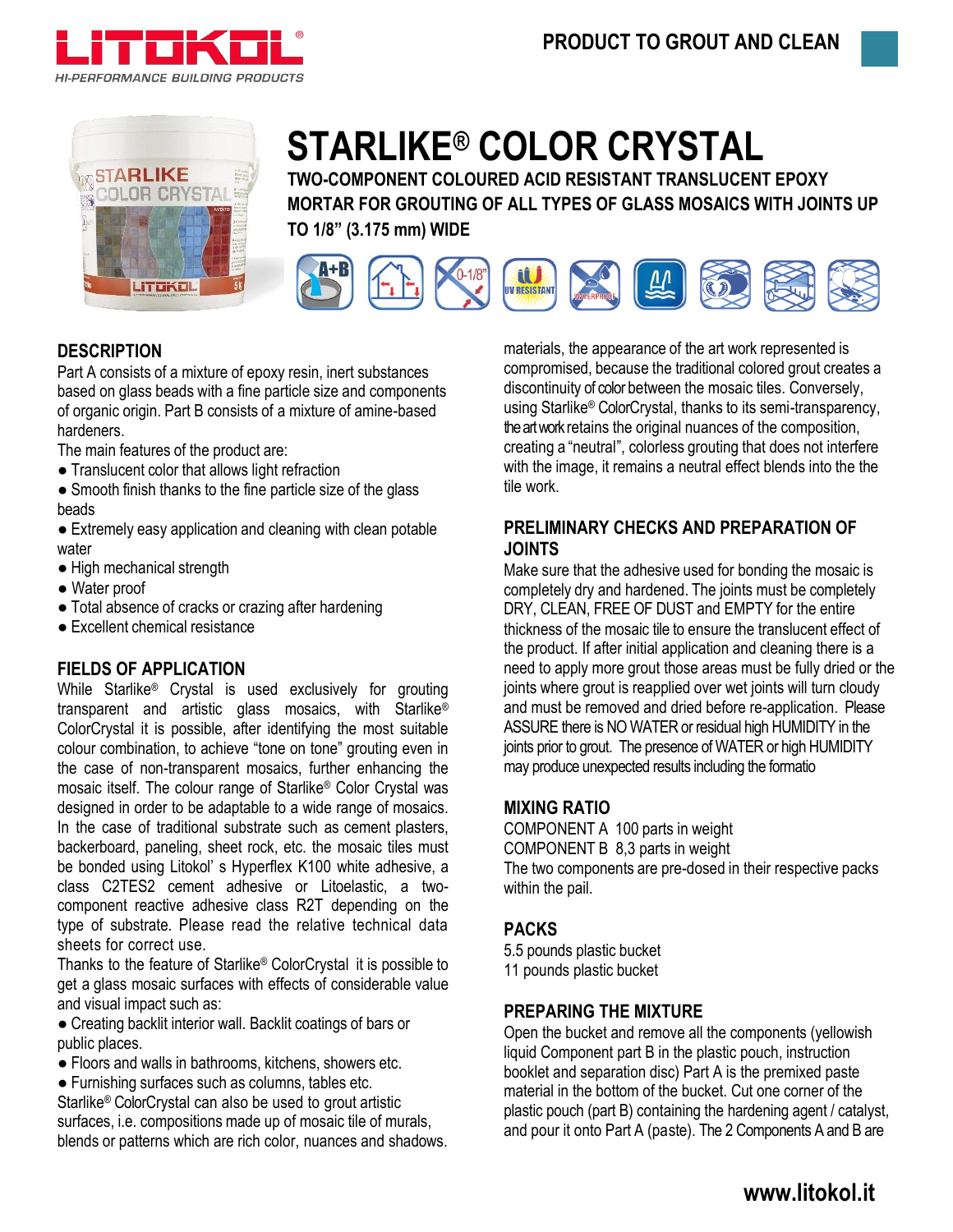

pre-packaged in the correct mixing Ratio as indicated above. It is mandatory to pour out the entire contents of the Component B, rolling and squeezing the plastic pouch progressively from the sealed side towards the cut side.



Mix using an electric drill with the paddle at low speed until achieving a smooth mixture without lumps. When the 2 components are properly mixed you will notice a homogeneous, uniform paste without color variation. Scrape the sides and bottom of the bucket with a spatula or trowel to ensure complete and proper mixing. It is never advisable to mix by hand.

Do NOT OVERMIX! The paste will become hot and it will result in a shorter working time to apply the material before hardening, and will cause unwanted air into the mixture and can cause bubbling effect when applying

# **GROUTING THE MOSAIC SURFACE**

Apply the mixture into the joints, using a suitable green epoxy float. Work the trowel to push the material in every cavity of the joint. Remove any excess using the same rubber float in a diagonal motion to the direction of the joints. This action will also smooth the surface of the joints.





The standard and optimum temperature condition for application is between 65 and 75°F. Under these conditions, the product appears like a soft, easily workable paste, with a workability time of approximately 1 hour.

When applying the material in a vertical installation like a wall, shower or pool, you may notice a slight potential for sagging as the material is initially very fluid. Please continue to apply the material to the remaining surface to ensure you are consuming the most of the mixed bucket and retain a slight amount before completion of the work. When most all the bucket has been used go back to the starting point of the application and correct any areas of sagging with the small amount of retained mixture if any exist. If you are applying the material at a temperature BETWEEN 55 and 65°F, we suggest to store the unmixed bucket in a warmer place at around 70°F for 24 hours prior to use. We discourage however to grout material below 55°F.

If you are applying the material at a temperature ABOVE 75°F, we suggest to store the bucket material in a cooler place at around 70°F for 24 hours prior to use. We discourage however to grout material above 85°F.

The workability and hardening time of the product is greatly influenced by the environmental temperature.

The grouted material will be well hardened after 24 hours from application and it can be used even though the complete curing chemical reaction will take 5 total days under standard temperature conditions. During this time, a floor can be walked upon or a shower can be used after 24 hours under standard conditions, but the performances of stain, UV and chemical resistance, strength, etc.. are not fully accomplished. Please assure during this time that the usage of the grouted surface is as light as possible and pay attention not to spill staining substances such as Wine, Coffee, Mustard, Chemicals, etc on the surface or Hair Coloring or colored soaps. Swimming pool should be filled with water after 5 days of application under standard temperature condition. At a temperature of 55 - 60°F, you will be able to walk on or use the grouted material only after 3 days from application. At temperatures below 55°F, the product will be harder to apply (thicker) and the hardening time as well as the complete curing chemical reaction are also greatly lengthened. At temperatures above 75°F, it is advisable to distribute the product as quickly as possible into the joints to not shorten the workability time because the mass of the material in the bucket

reaction. Do NOT add water or solvents to improve the workability.

will start warming up following the heat-producing chemical

# **CLEANING AND FINISHING**

Cleaning and finishing the grouting should be done while the product is still soft, and in all cases as quickly as possible after application and spreading, paying attention not to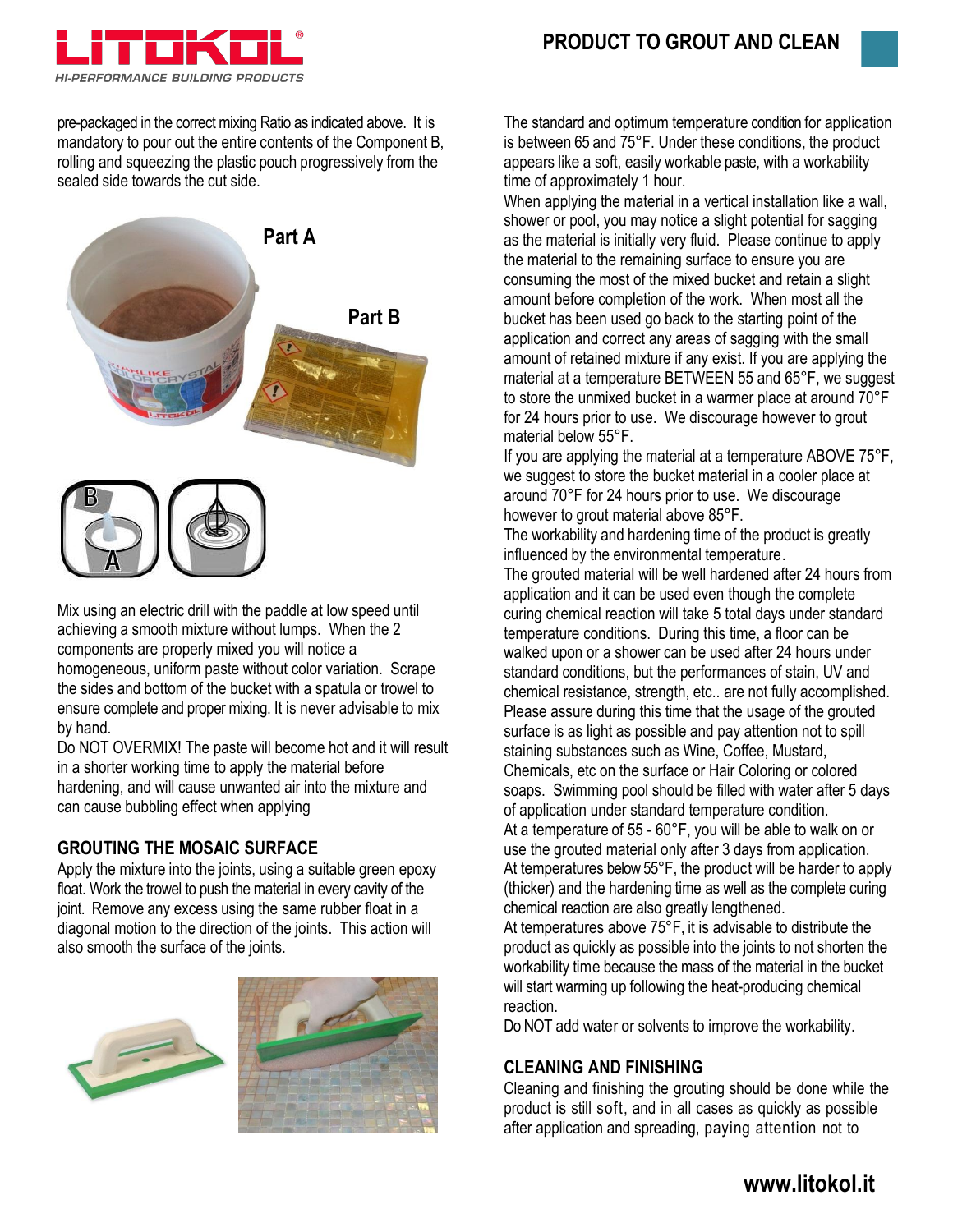

empty the joints and leaving product marks on the surface. Dispense a sufficient quantity of clean water onto the grouted surface. The water dissolves the epoxy resin of the grout mixture and enables ease of cleaning. Perform an initial cleaning using a White Pad/ felt in a circular motion with little to no pressure applied to the pad in order to seal all sides of the mosaic tiles precisely and to remove any excess material from the surface.





The pad should feel "Lubricated" during this process, if not you have not applied enough water to this process. You will notice a whitish / milky coloration of the water and this is very normal. The water is dissolving the resin in the grout material creating an emulsion that is key to the easy to clean traits of this grout. To assure the joints remain full of material and to the correct level / height of the mosaic tile surface, apply very little pressure onto the white pad so that you will not remove too much material. The lighter pressure, the better. Rinse the white pad as often as you can and change the water to clean water very often. You will notice that the excess material remains entrapped in the fibers of the white pad and should be cleaned often so that you do not carry continuously the resin onto the surface of the tile making the cleaning much harder. We discourage the use of any other type of pads as they are specifically designed to this function and to assure the surface of the mosaic tile will not be scratched.

Do this operation in a reasonably defined small area at a time, then use a soft sponge dampened with clean water in a straight motion diagonally to the grouted joints, very lightly for a smooth, closed surface. Very little pressure should be used also with the soft sponge as to not emptying the joints and only to rinse and remove any excess water. Use clean side of sponge only once and clean in water before using again, only one pass per clean side of sponge





If the white pad / felt and soft sponge becomes impregnated with resin and can no longer be cleaned, they should be replaced.

Let the material harden completely without walking or using the area for at least 24 hours or longer based upon application temperature, see notes above.

Do NOT COVER the grouted surface with any material, plastic, tarp, cloth or others for 24 – 48 hours under normal temperature conditions. If covering is required, because of rain or to protect the surface, do NOT apply the covering material (plastic, tarp, cloth, etc) in direct contact with the grouted surface. Potential condensation may discolor the material and form carbonation that will be impossible to remove after hardening. In this case, the covering material should be placed at least at 48" distance from the grouted surface leaving good air

circulation and assuring the area grouted is kept well ventilated.



Small spots or residues of product can be removed after 24 hours or at any rate after grout hardening (the time of hardening depends greatly on the environmental temperature), using the specific cleaners HAZE REMOVER. Please read the relative technical data sheet for correct use.

Small spots or residues of product can be removed after 24 hours or at any rate after grout hardening (the time of hardening depends greatly on the environmental temperature), using the specific cleaners HAZE REMOVER. Please read the relative technical data sheet for correct use.

# **USING HAZE REMOVER TO REMOVE MARKS**

Spray or pour HAZE REMOVER onto the surface to be cleaned with the help of a clean white pad / felt. Leave soaking on for 15-30 minutes ,do not let it dry.

Then use again the same white pad / felt rubbing the surface in a circular motion.

Rinse with clean water and a clean soft sponge and dry immediately with a clean, dry cloth. Do not wait for the water to evaporate as marks would form again on the mosaic surface.

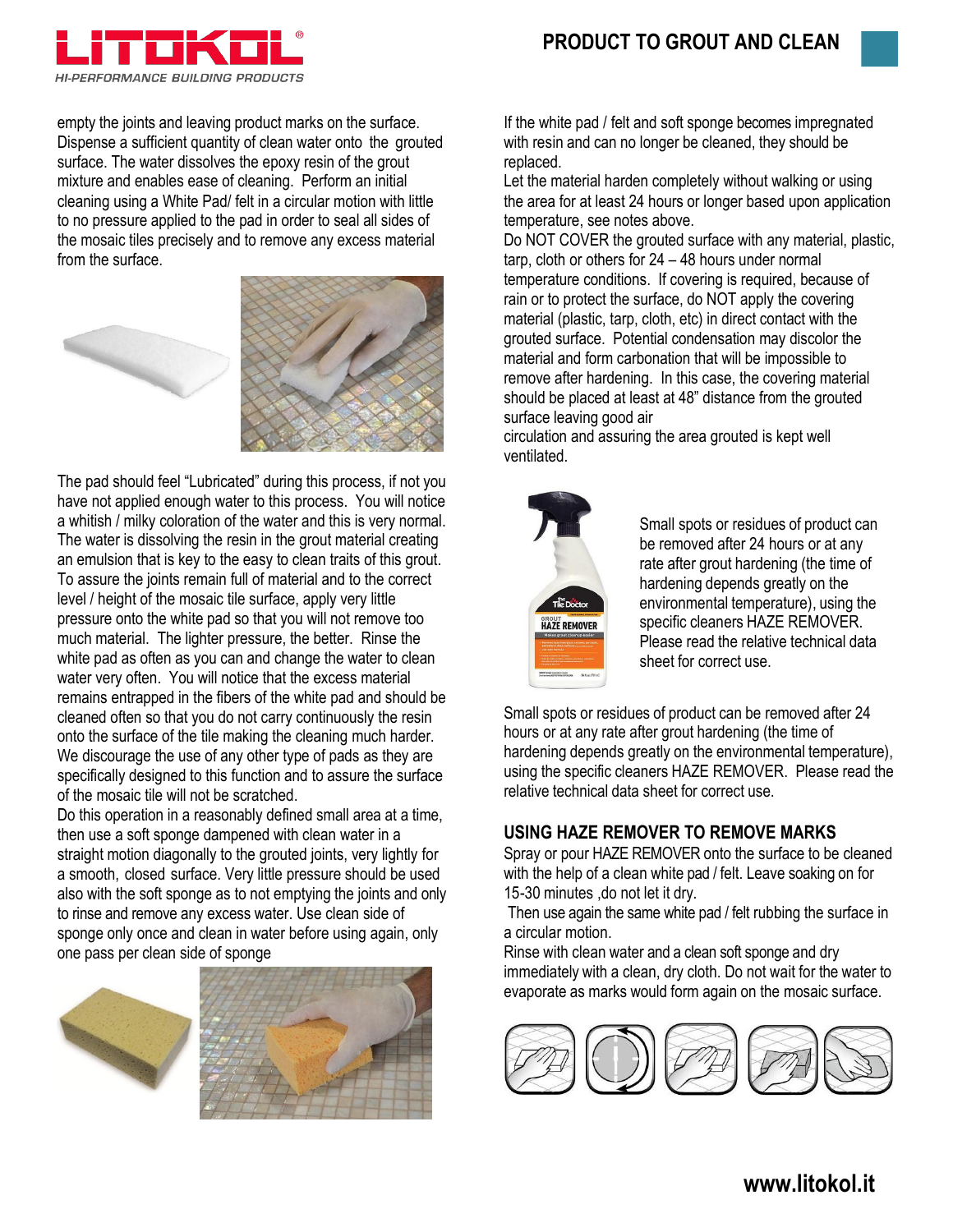



# **WARNINGS**

• The product can only be applied for grouting transparent or artistic glass mosaics with joints not exceeding 1/8" (3.175 mm).

• Apply the product preferably at temperatures between 65 and 75°F. Do not apply at temperatures very low or with high humidity to prevent the formation of surface carbonation which could affect the uniformity of the color.

• Remove any excess product promptly from the surface of the mosaic while still soft. Once hardening has taken place, the product can no longer be removed unless mechanically, with serious risks for the final result of the work.

• Mix the two components (A+B) correctly as indicated above. • Change the cleaning water frequently.

• Prevent the water from entering the joints that are still empty while cleaning

• Change the white pad / felt and sponge when saturated with product.

• Do not wait more than 72 hours for the final cleaning with the Haze Remover

• Do not use or walk on the newly grouted surface for 24 hours or longer depending upon application temperature.

• Do not cover the newly grouted surface with any material to prevent the formation of condensation that would lead to surface carbonation on the product, altering the uniformity of the color. Wait at least 24-48 hours depending on the temperature before protecting the surface avoiding condensation.

For the maintenance and cleaning of grouted surfaces with Starlike® Crystal we do not recommend the use of bleach. If bleach is not properly diluted and well rinsed, it can lead to a yellowing of the grouting and this could be visible especially on light colors.

• The product cannot be used for grouting tanks containing aggressive substances permitted for intermittent contact only (see chemical resistance chart shown in the technical data sheet).

• Do not mix the product with water, solvents or any other products.

### **IDENTIFICATION DATA**

| Appearance                    | <b>Component A: translucent paste</b><br><b>Component B: thick liquid</b>                              |  |
|-------------------------------|--------------------------------------------------------------------------------------------------------|--|
| Colour                        | Rosso Pompei C.351, Verde Capri C.352, Azzurro Taormina C.353, Beige Havana C.354,<br>Rosa Kyoto C.355 |  |
| <b>Customs classification</b> | 35069190                                                                                               |  |
| Storage time                  | 24 months in the original packs in a dry place                                                         |  |

| <b>PERFORMANCE</b>                                                                        |                                         |
|-------------------------------------------------------------------------------------------|-----------------------------------------|
| Abrasion resistance (EN 12808-2)                                                          | $\leq 250$ mm <sup>3</sup>              |
| Mechanical resistance to bending after 28 days in standard condition (EN<br>$12808-3$     | $\geq$ 30 N/mm <sup>2</sup>             |
| Mechanical resistance to compression after 28 days in standard conditions<br>(EN 12808-3) | $\geq$ 45 N/mm <sup>2</sup>             |
| <b>Shrinkage (EN 12808-4)</b>                                                             | $\leq 1.5$ mm/m                         |
| Water absorption after 4 hour (EN 12808-5)                                                | $\leq 0.1$ g                            |
| Operating temperatures of installed material                                              | From $-4^{\circ}$ F to $+212^{\circ}$ F |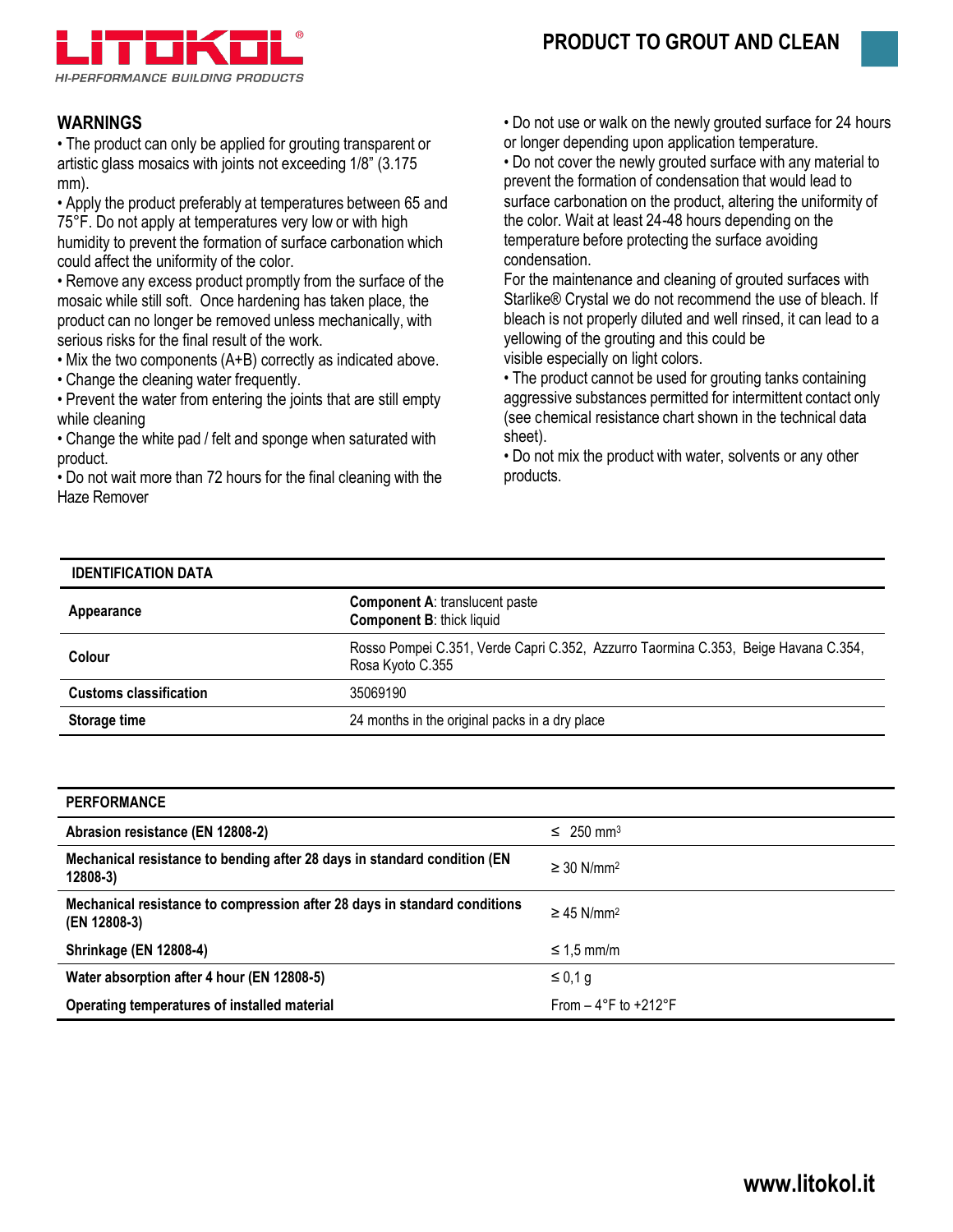

## **APPLICATION DATA**

| Recommended adhesives for laying<br>mosaics | Cement foundations, plaster of Paris base, old tiles: Hyperflex K100<br>Wood, metal, fibreglass-reinforced plastic panelling: Litoelastic<br>Plexiglass: Primer 1217 + OTTOCOL M501 transparent<br>Glass:<br>OTTOCOL M501 transparent |  |  |  |
|---------------------------------------------|---------------------------------------------------------------------------------------------------------------------------------------------------------------------------------------------------------------------------------------|--|--|--|
| <b>Recommended Trowel for the Adhesive</b>  | Trowel with 1/8" square notches, always follow manufacturers recommendations                                                                                                                                                          |  |  |  |
| Waiting time for grouting after adhesion    | 24 hours or recommended by the adhesive instructions                                                                                                                                                                                  |  |  |  |
| <b>Mixing ratio</b>                         | <b>Component A: 100 parts in weight</b><br><b>Component B: 8.3 parts in weight</b><br>The two components are pre-dosed in their respective packs                                                                                      |  |  |  |
| <b>Consistency of the mixture</b>           | Dough, soft paste mixture                                                                                                                                                                                                             |  |  |  |
| Specific weight of the mixture              | 1.55 kg/l                                                                                                                                                                                                                             |  |  |  |
| Useable time of the mixture                 | About 1 hour at Temperature of 65-75°F                                                                                                                                                                                                |  |  |  |
| <b>Application temperatures</b>             | Admissible: from 55°F to 85°F - Recommended: from 65 to 75°F                                                                                                                                                                          |  |  |  |
| Can be walked on or used after              | 24 hours at $T = 65-75$ °F                                                                                                                                                                                                            |  |  |  |
| <b>Working time</b>                         | 5 days at $T = 55-65^{\circ}F$                                                                                                                                                                                                        |  |  |  |
| Width of the joints                         | Up to 1/8" (3.175 mm)                                                                                                                                                                                                                 |  |  |  |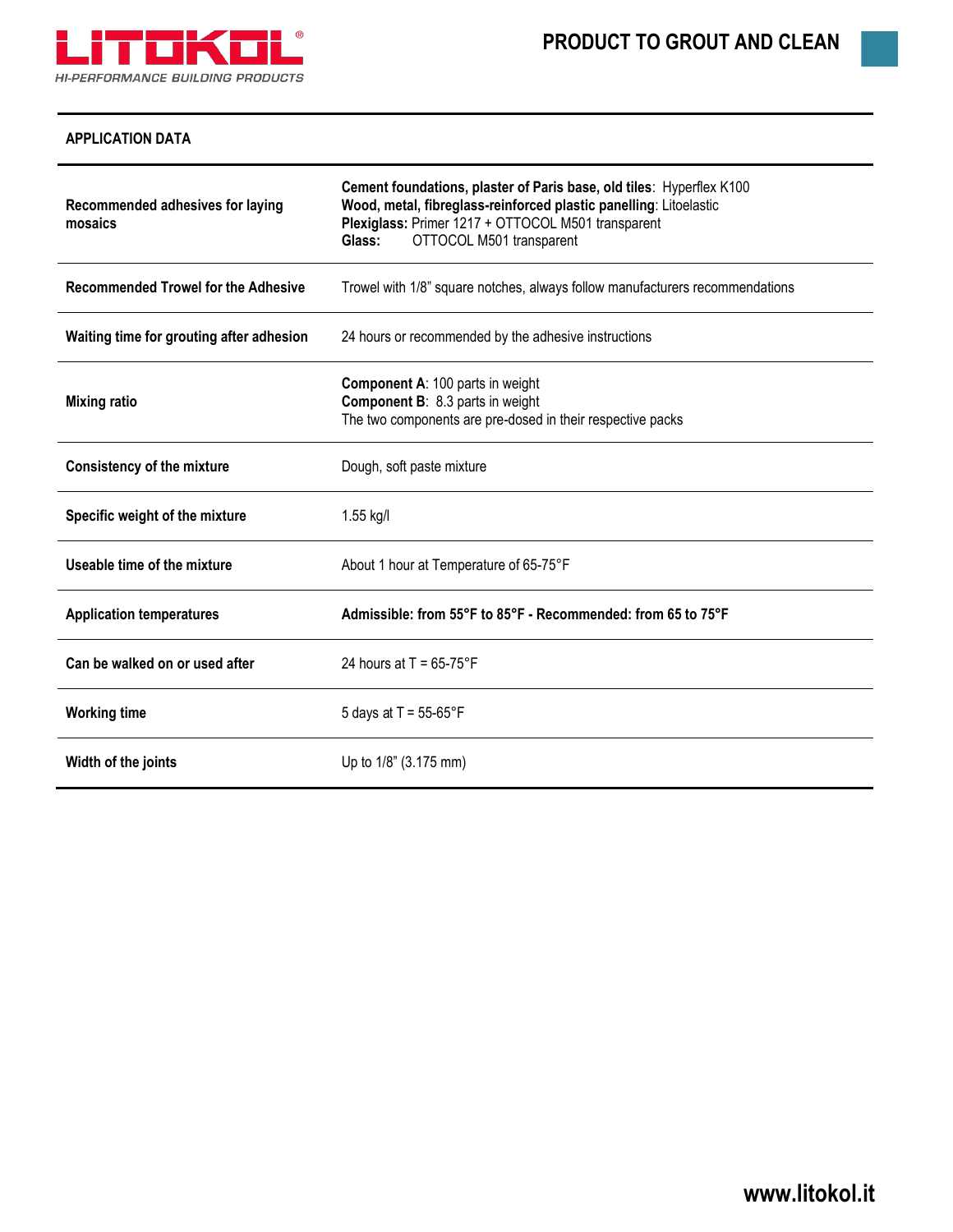

| <b>COVERAGE AREA with 1 BUCKET OF 5.5 Pounds</b> |  |  |
|--------------------------------------------------|--|--|
|--------------------------------------------------|--|--|

| Coverage (square feet) |         |  |  |
|------------------------|---------|--|--|
| $1/16$ "               | $1/8$ " |  |  |
| 44                     | 22      |  |  |
| 44                     | 22      |  |  |
| 22                     | 11      |  |  |
| 44                     | 22      |  |  |
| 116                    | 58      |  |  |
| 130                    | 64      |  |  |
|                        |         |  |  |

## **DO NOT USE AS AN ADHESIVE**

#### **CONSUMPTION**

1.5 kg/m² for mosaics 20 x 20 mm thickness 3 mm (joint = 3.175 mm) 3.0 kg/m² for mosaics 10 x 10 mm thickness 3 mm (joint = 3.175 mm)

#### **SAFETY INFORMATION**

Consult the Safety Data Sheet, available on request.

PRODUCT FOR PROFESSIONAL USE.

#### **SPECIFICATIONS**

The decorative grouting of the joints between glass mosaics, generally applied to the floor or wall indoors or outdoors must be applied with translucent two-component acid resistant epoxy mortar such as Starlike<sup>®</sup> ColorCrystal of Litokol Spa. The grouting will be smooth and compact, with no cracks, non-absorbent, uniform in color, UV resistant, chemical resistant and weatherproof.